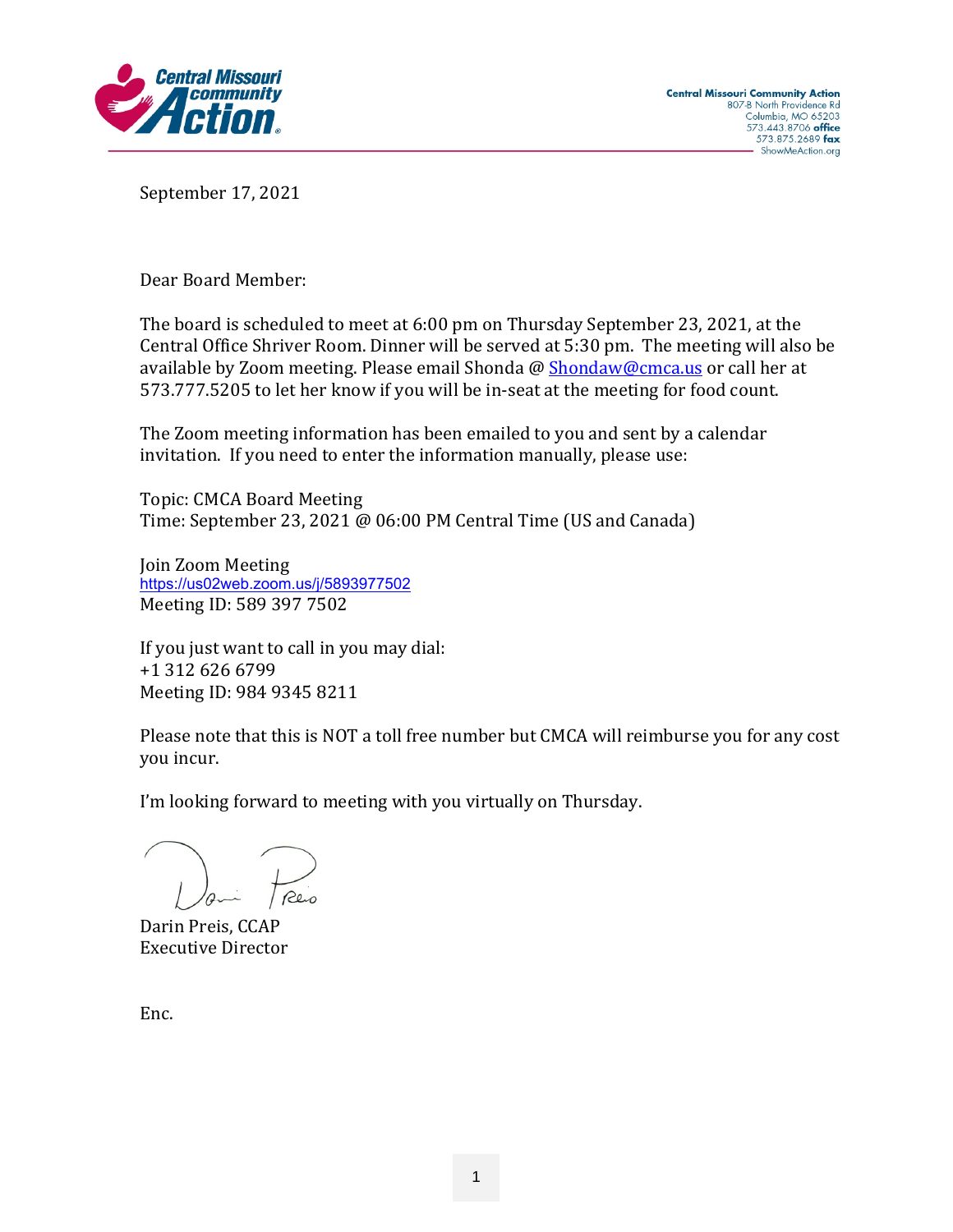

### **NOTICE OF MEETING**

Notice is hereby given that the CMCA Board of Directors will conduct a meeting at **6:00 p.m.** Thursday September 23, 2021, at the Shriver Room at Central Office, 807B N. Providence, Columbia MO 65203.

> Topic: CMCA Board Meeting [https://us02web.zoom.us/j/5893977502](https://www.google.com/url?q=https%3A%2F%2Fus02web.zoom.us%2Fj%2F5893977502&sa=D&ust=1592860342771000&usg=AOvVaw3UsI6ZSAaEeskOieJK8mqe) Meeting ID: 589 397 7502

### **AGENDA**

- **I.** Call to Order Welcome
- **II.** Consent Agenda Items
	- a. Approval of Agenda
	- b. Minutes from August
	- c. Credit Card Statements
	- d. Head Start Report
- **III.** Program Updates
	- a. Cole County Community Organizer Overview
	- b. 2017 2021 Strategic Plan Review

#### **IV.** Action Items

- a. 2021 2023 Strategic Plan adoption
- b. CSBG Work Plan
- c. HRJ Grant summary
- d. Employee Handbook Revisions
- e. Financial Policies & Procedures Manual Revisions
- f. Finance Report
- g. Agency Budget
- h. Board Calendar
- i. Executive Committee Nominations
- **V.** Executive Directors Report
- **VI.** Adjourn to closed session for Executive Directors evaluation

### *Promise of Community Action*

*Community Action changes people's lives, embodies the spirit of hope, improves communities and makes America a better place to live. We care about the entire community and we are dedicated to helping people help themselves and each other.*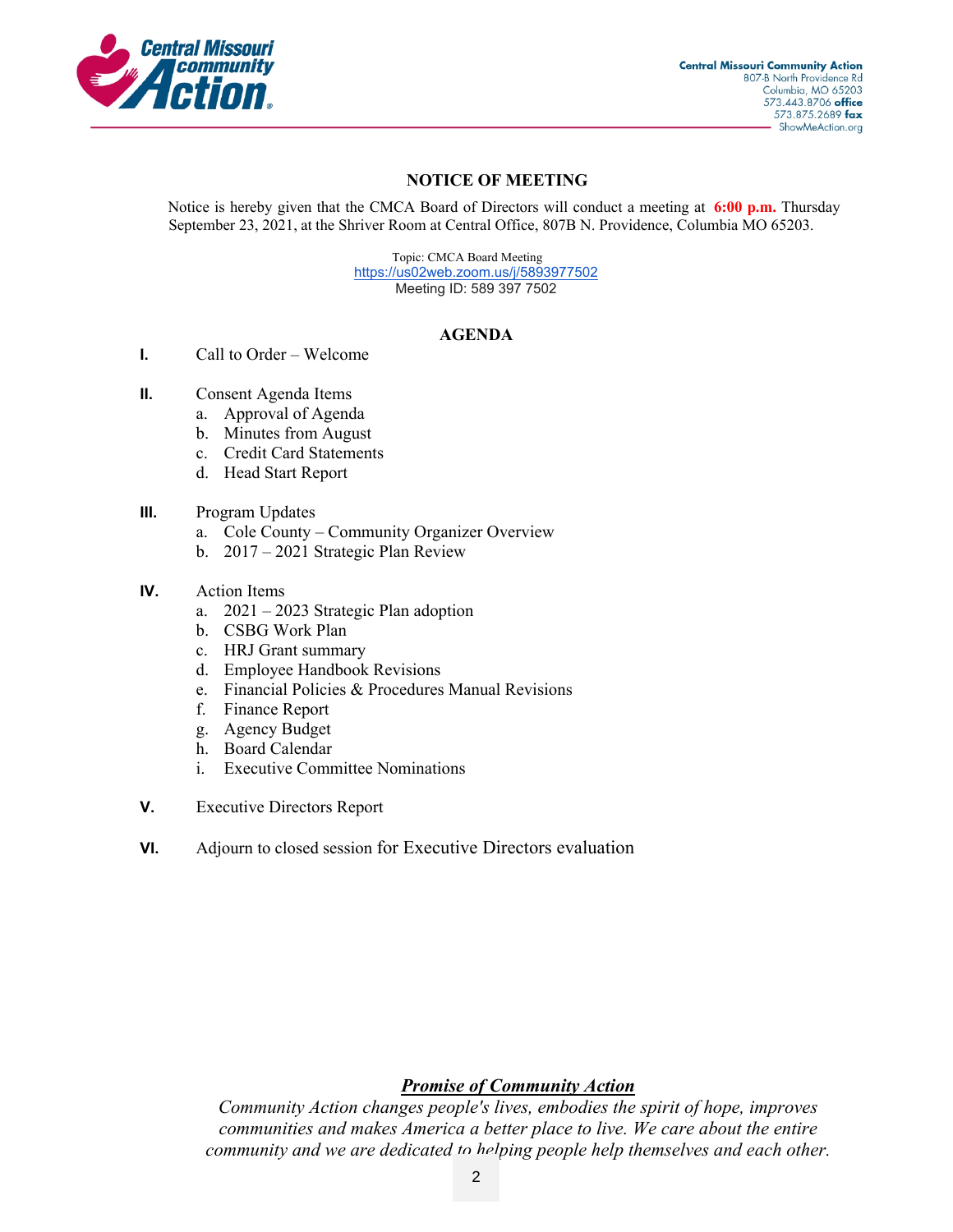### CENTRAL MISSOURI COMMUNITY ACTION Board of Directors Meeting Minutes from August 26, 2021

| <b>Board Members Present</b> |                           |               |                      |
|------------------------------|---------------------------|---------------|----------------------|
| Ann Anderson                 | <b>Charles Melkersman</b> | Charlie Roll  | Donna Ward           |
| <b>Janet Thompson</b>        | Jean Ispa                 | Jodie McSwain | <b>Cotton Walker</b> |
| Karen Digh-Allen             | Kevin Oeth                | Michelle Barg | Susan Hart           |
| Stephanie Schmidt            | Ruby Young                | Mike Bickell  |                      |
|                              |                           |               |                      |
| <b>Board Members Absent</b>  |                           |               |                      |
| Yolanda Galbreath            | Alan Winders              | Carolyn Lewis | James Steel          |
| Mark Brinkman                | <b>Terrance Perry</b>     |               |                      |

| <b>Staff Present</b> |              |                                    |              |
|----------------------|--------------|------------------------------------|--------------|
| Darin Preis          | Greg Shinn   | Shonda White                       | Jenn Millard |
| Beth Vossler         | Melody Vieth | Cheryl Unterschutz Brooke Eskridge |              |
| Jessie Yankee        |              |                                    |              |

### **A Quorum of the CMCA Board of Directors is present.**

**I.** Call to Order-Welcome Meeting called to order at 6pm

### **II.** Consent Agenda Items

- a. Approval of Agenda
- b. Minutes from July
- c. Credit Card Statements
- d. Head Start Report
- e. Executive Committee E-Vote Ratification
	- i. Columbia Oaks Rehabilitation Proposal
	- ii. Fiscal Reports
	- iii. Digital Navigator application
	- iv. Community Navigator application
	- v. Carryover Request for the Worley EHS building
	- vi. Glasgow Purchase Order

Motion to accept Consent Agenda: Susan Hart Second: Ann Anderson Motion approved

- **III.** Program Updates
	- a. Moniteau/Osage County- Community Organizer Overview
	- b. Strategic Planning Process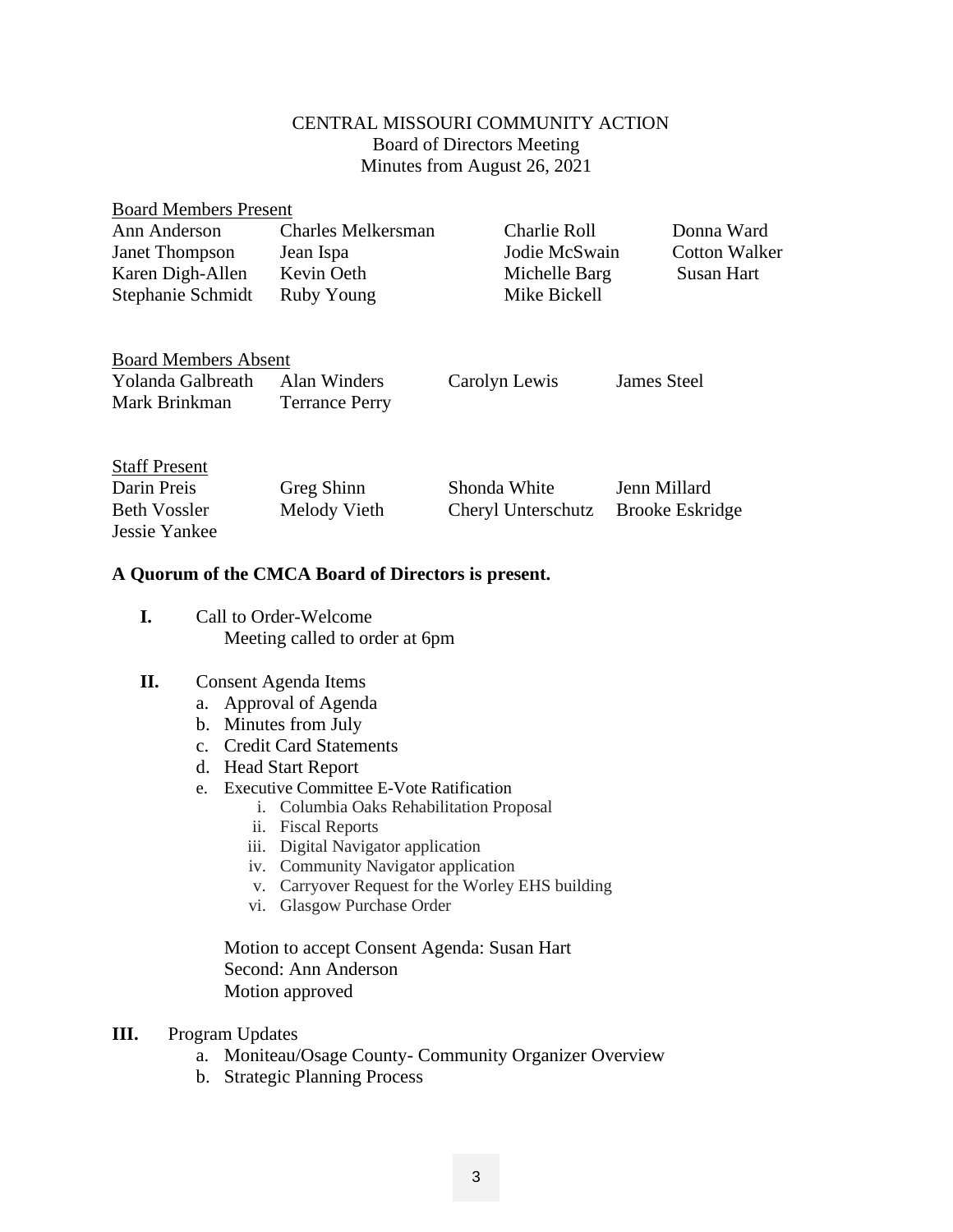**Brooke Eskridge, Family and Community Services Director**, reviewed the work she and **Melody Vieth, Director of Research and Data**, have done this far on the Strategic Plan pointing out how the process worked, who was involved in the process and how the seeds already planted throughout the process will help make the plan successful.

#### **IV.** Board Training

a. Head Start Self-Assessment

**Beth Vossler, Director of Head Start**, explained due to the amount of funding the agency receives from the state the Assessment is a required procedure. She further explained the roll of the board which included keeping the agency in compliance, making sure there is data and that it is being used for outcomes, and more.

#### **V.** Action Items

- a. Head Start Program Information Report (PIR) and Head Start Self-Assessment Motion to approve: Karen Digh-Allen Second: Susan Hart Motion approved
- b. Head Start (expansion counties) carryover request

Grant request made to carry over round 1 of COVID funds (\$68K) for materials and supplies related to COVID issues in Benton, Morgan and Hickory counties. Motion to approve: Charlie Melkersman Second: Jodie McSwain Motion approved

c. FY22 CSBG Program & Policy manual

**Brooke Eskridge, Family and Community Services Director** gave an overview of the CSBG program and policies that included changes to the manual. Motion to approve changes: Susan Hart Second: Jodie McSwain Motion approved

d. FY22 CSBG Disaster Plan

**Beth Vossler, Director of Head Start** reviewed the HS employee safety and health policy with the board. This policy is ment to keep staff safe against fires, medical emergencies, accidents and ect.

Motion to accept policy: Susan Hart Second: Karen Digh-Allen Motion approved

e. Mission Statement

**Darin Preis, Executive Director** informed the board the agency's new mission statement will read: Build relationships to empower people, strengthen resilience, and improve quality of live for all members of the community.

> Motion to accept new Missing Statement: Kevin Oeth Second: Cotton Walker Motion Approved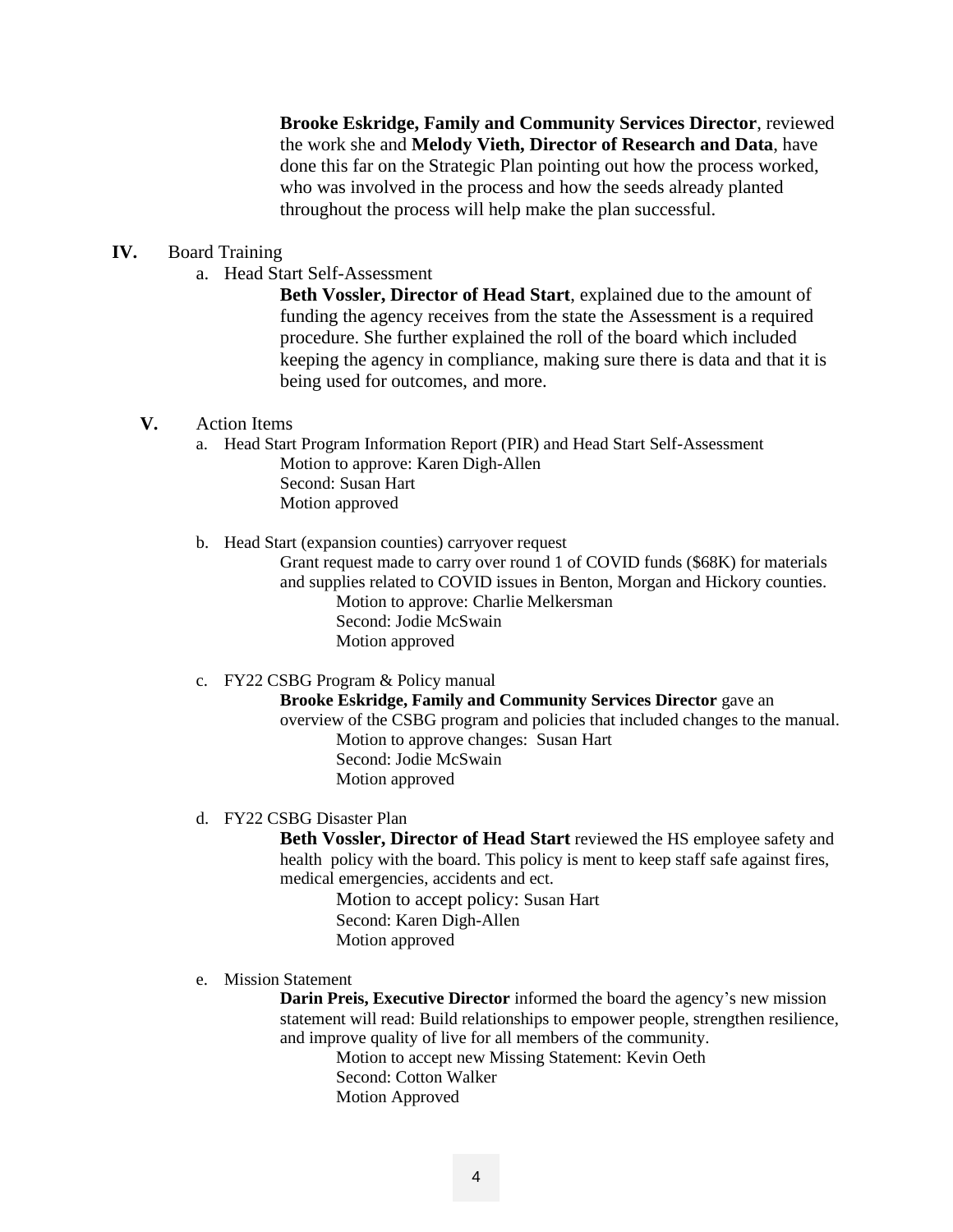#### f. Fiscal Reports

Greg Shinn explained the profits, restrictions, net access and the cash flow to the board.

Motion to approve: Kevin Oeth Second: Stephanie Schmidt Motion to approve

g. CMCA 990

 The board was presented with the current 990 for approval. Motion to approve 990 as presented: Susan Hart Second: Jodie McSwain Motion approved

### **VI.** Executive Directors Report

- a. IM-FY22 Monitoring Process for HS and EHS Grantees
- b. IM-Terminology Changes
- **VII.** Adjourn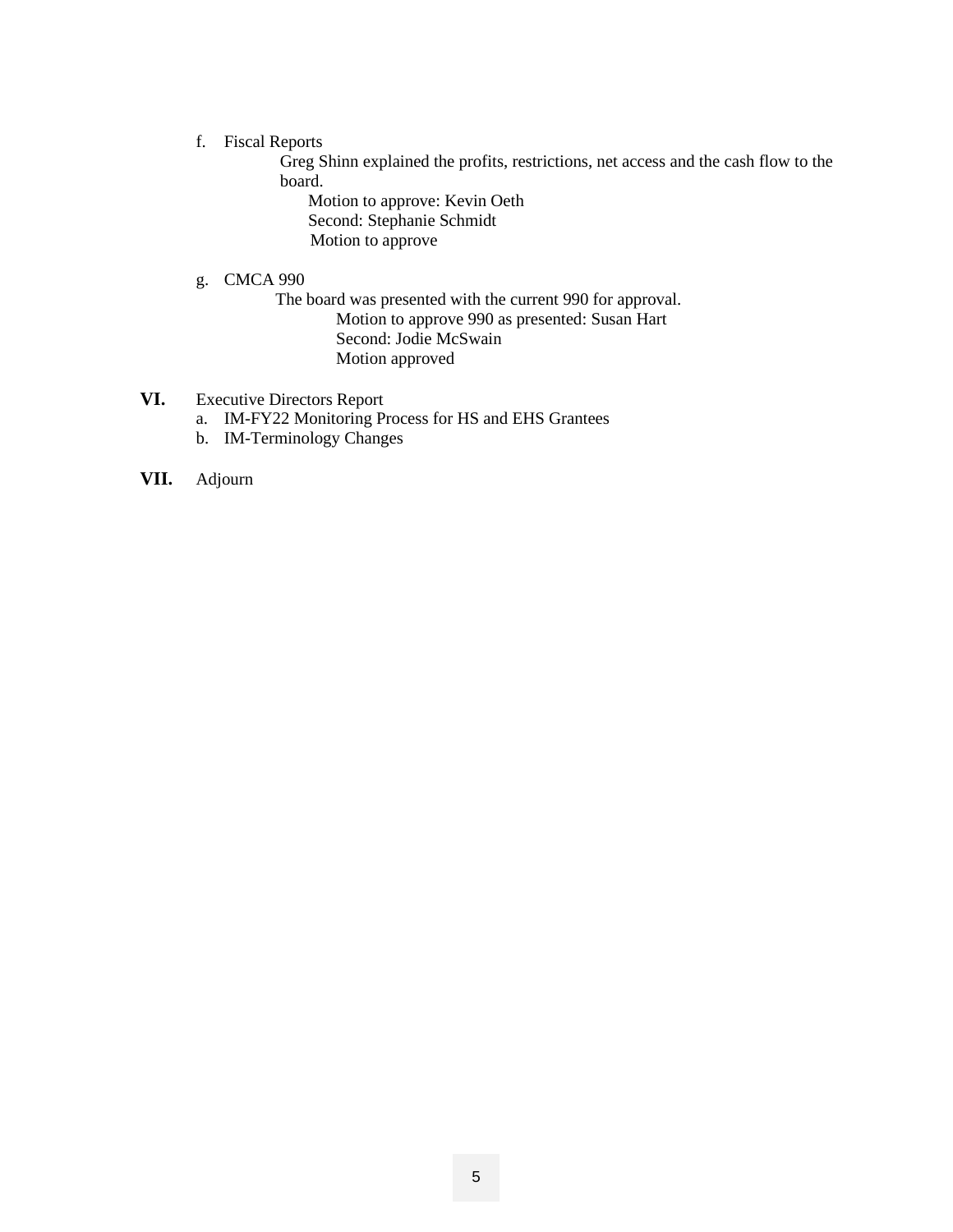### HEAD START REQUIRED REPORTS

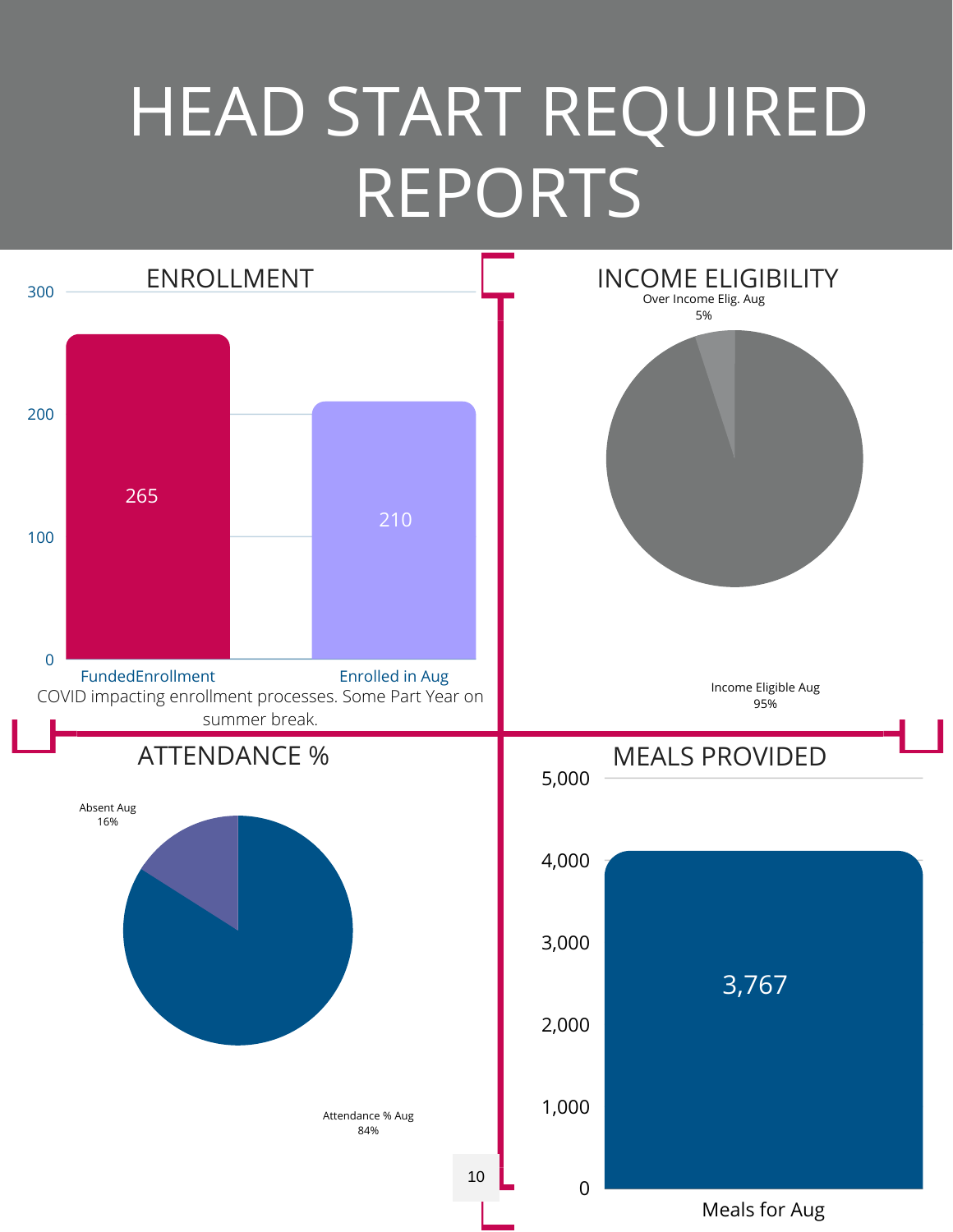## EARLY HEAD START REQUIRED REPORTS

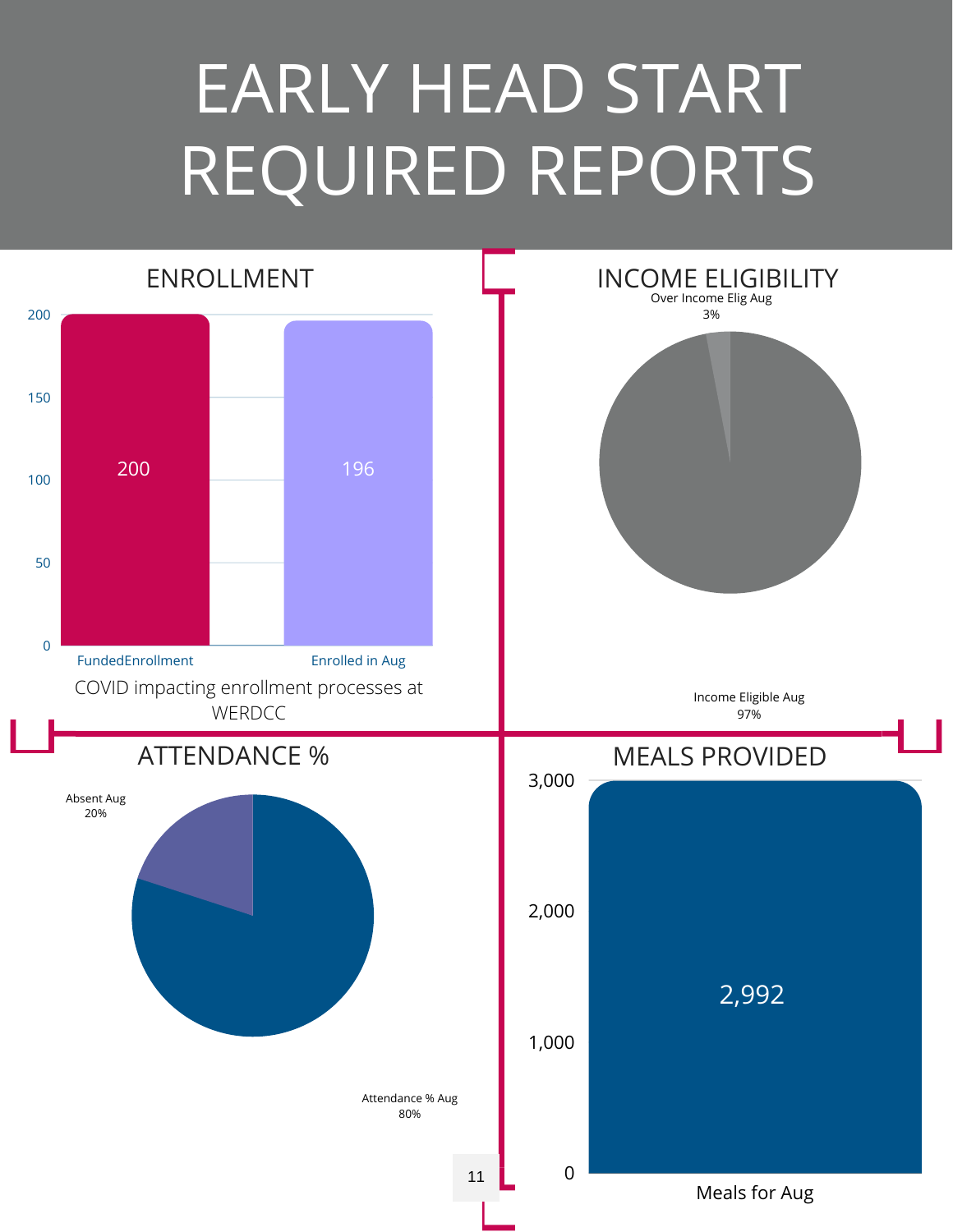## NEW AREA: HEAD START REQUIRED REPORTS

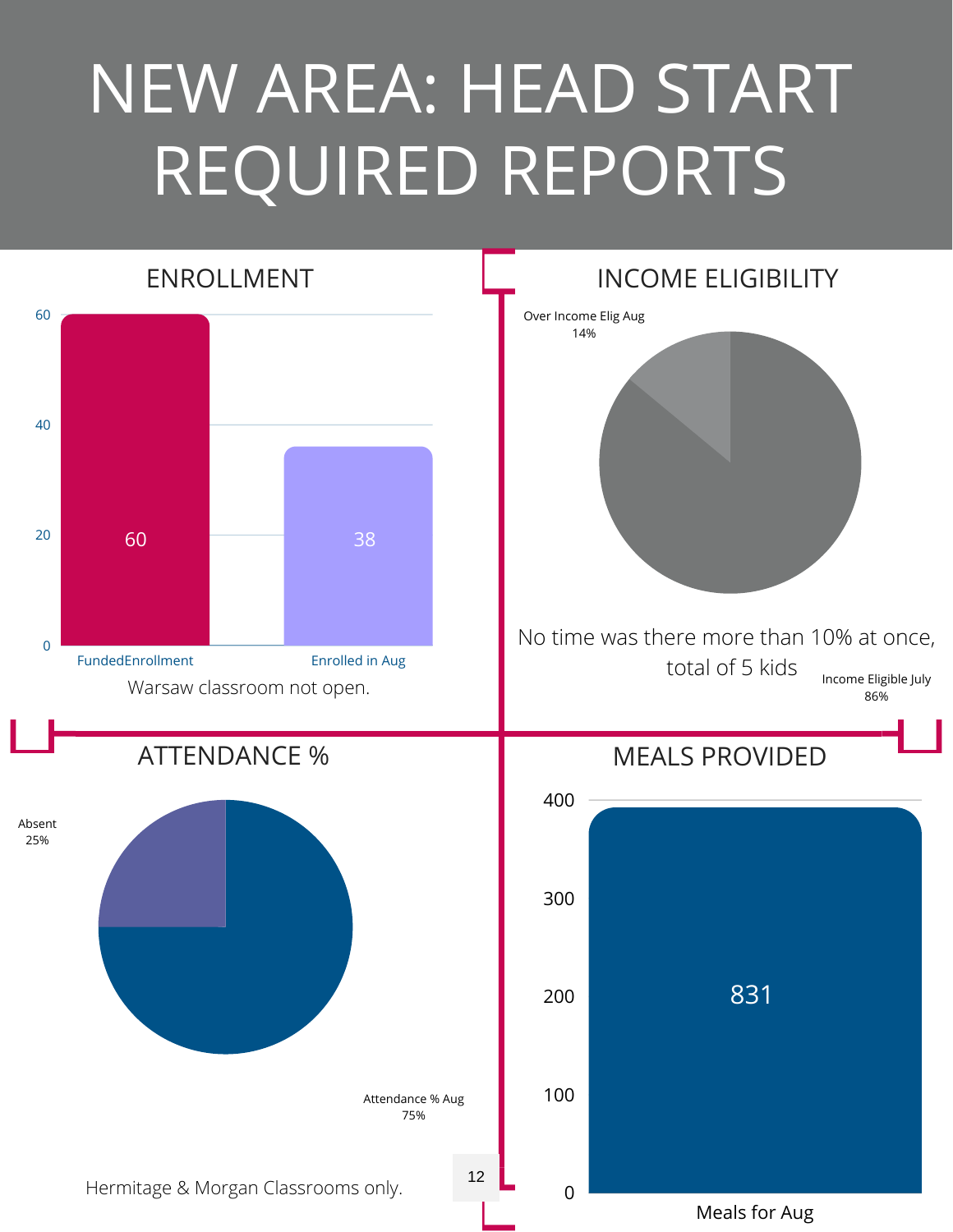# NEW AREA: EARLY HEAD START REQUIRED REPORTS

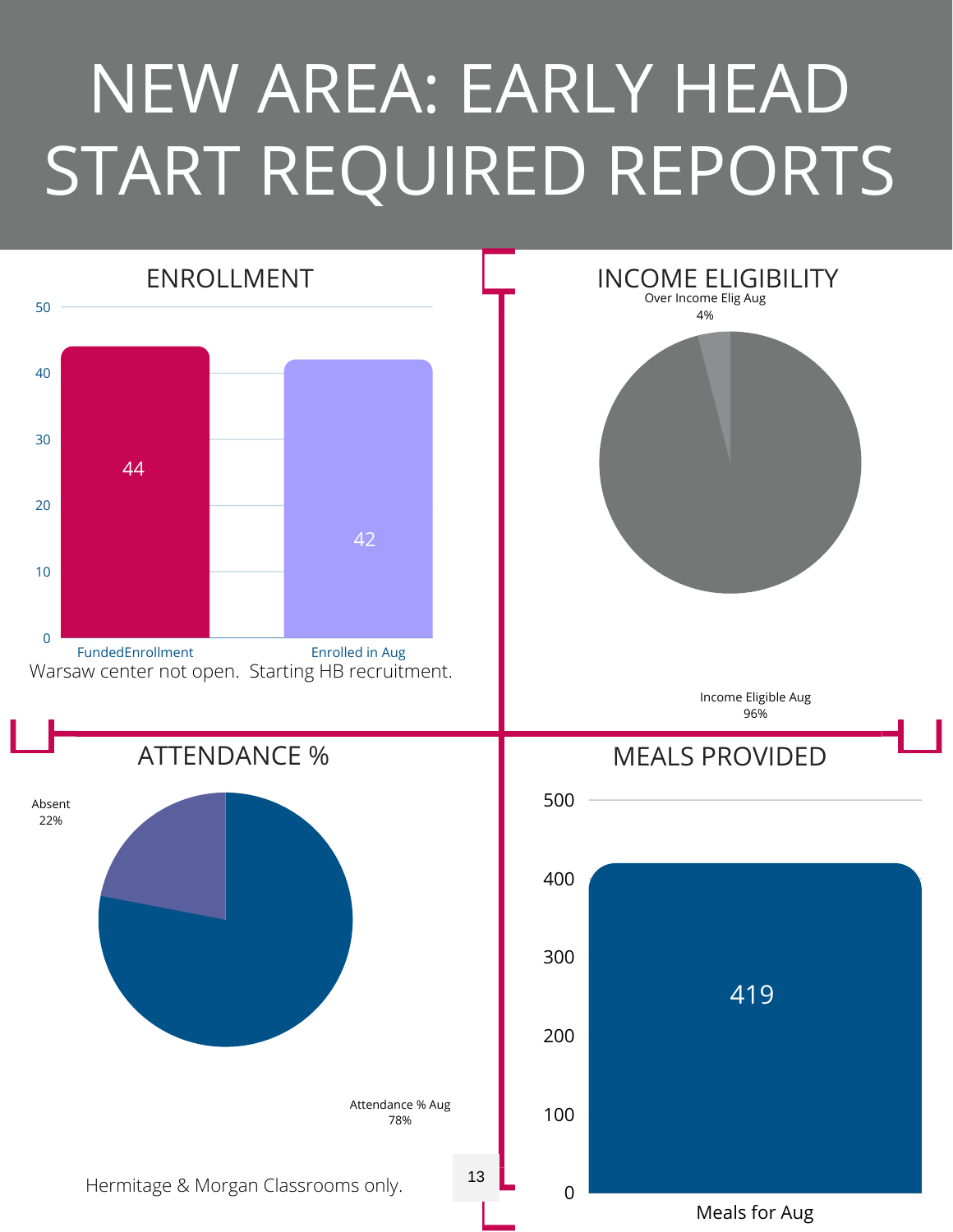

## CONTENT DATA HIGHLIGHTS

August 2021

### Health & Nutrition

### Family Indicators